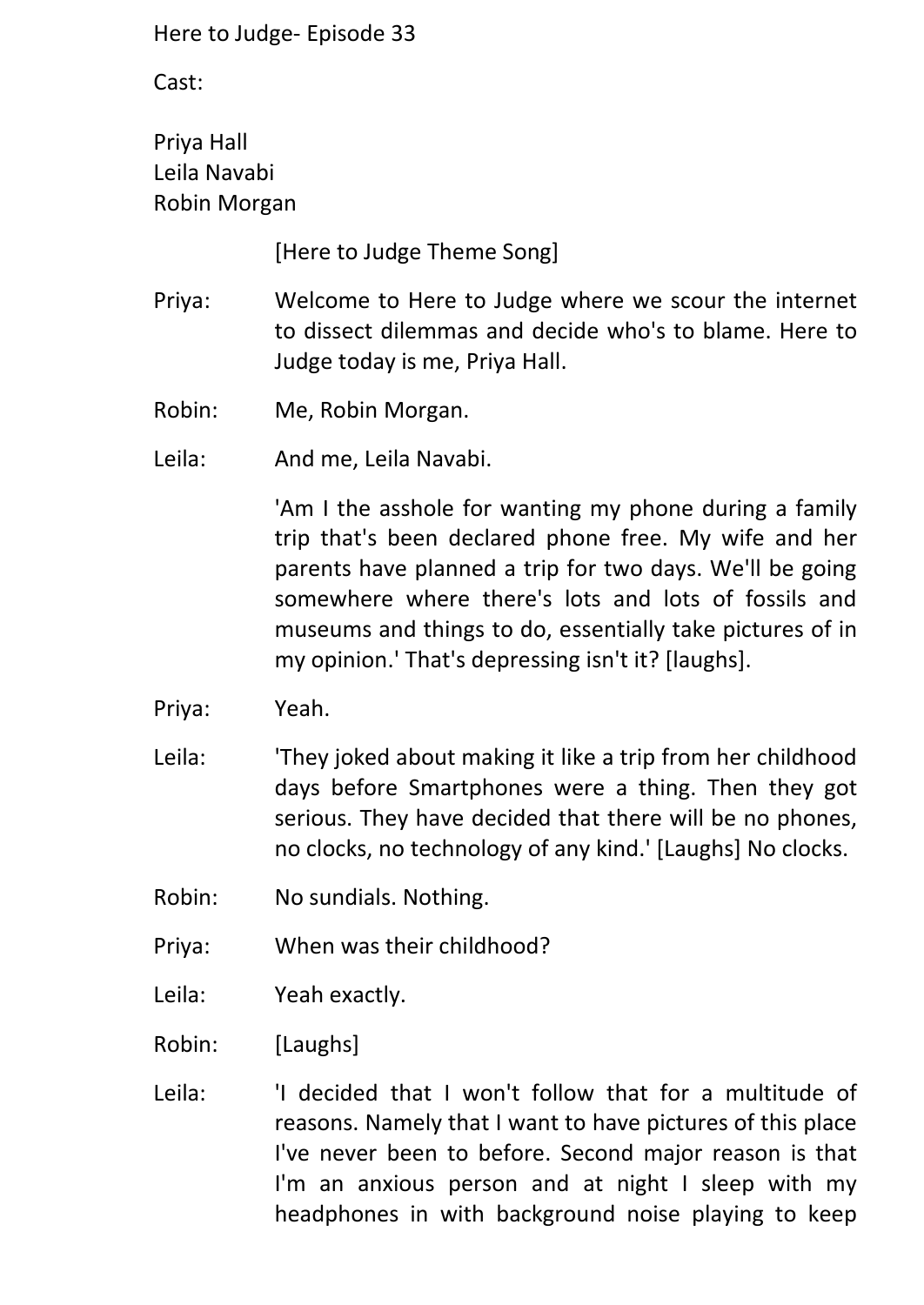myself from over thinking and getting anxious over nothing, I've done this for years.' [Laughs] I laugh but this is also my personal situation [laughs].

- Priya: [Laughs]
- Leila: 'After declaring that I won't comply I've been given the ultimatum, I give up my phone and come or I don't go at all. They've also decided that if I choose not to go it will make me an asshole and her boomer parents will think that I'm horrible and that I'm too reliant on tech. I also want to clarify that I'm not glued to my phone all the time. They disagree. Am I the asshole in this situation? What do I do?'
- Priya: I do think it's a bit of an asshole thing to say we're going to see all of these things to go and essentially take photos of them. That's not the reason you do things is it?
- Leila: That's so, again...
- Priya: That's bleak.
- Leila: ...Bo Burnham special.
- Priya: Yeah.
- Leila: That one where he says 'The real world only exists for us to collect like items to put on our real online world'.
- Robin: Yeah, yeah, yeah. [Chuckles]
- Priya: [Chuckles]
- Leila: Which I suppose feels increasingly true when we spend all the time inside.
- Priya: Yeah. That being said I wouldn't go on a trip if someone explicitly told me I couldn't take my phone. I'd be like, oh you're going to murder me then OK.
- Robin: Yeah [laughs]
- Priya: You're for sure going to murder me [laughs].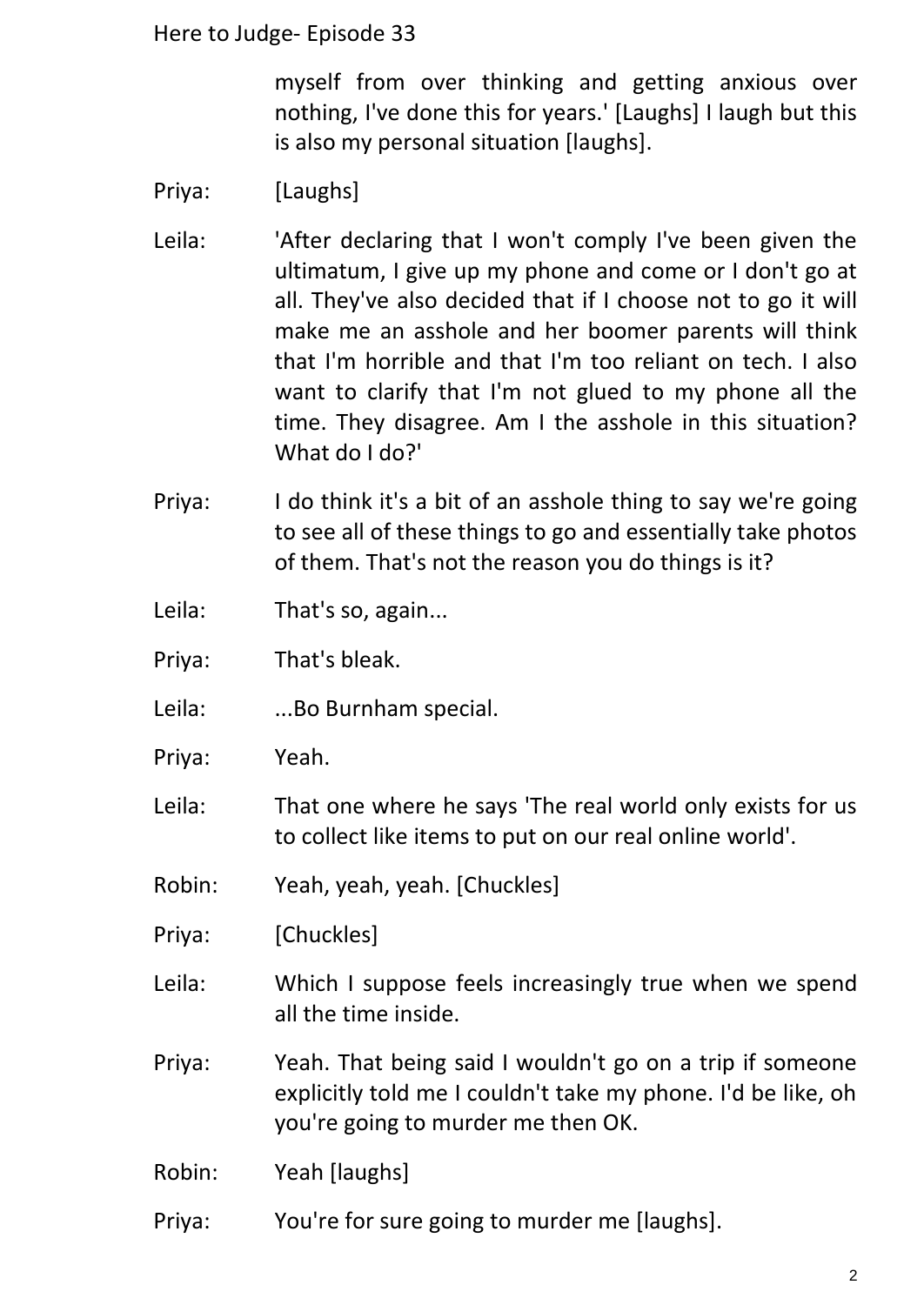- Leila: Yeah if they want to give this person an ultimatum that's fine, but this person should just be like, yeah cool I'm not coming, have a lovely time.
- Priya: Yeah.
- Robin: Yeah.
- Leila: Bye. Unless they've paid for it in which case they can do what they like. Do you know what I mean like it's?
- Robin: How long is the trip?
- Leila: Two days.
- Priya: You should be able to go two days without your phone.
- Robin: Yeah.
- Leila: I couldn't do it.
- Priya: Do you think?
- Robin: The other day I took my kids to play football in the park for an hour and I left my phone at home and Jane came back from work and I was like 'I left my phone at home, it felt really good'. She was like 'It was an hour'. I was like 'Yeah it felt really good'.
- Priya: [Laughs]
- Leila: Did it? Did it feel good though?
- Robin: Um no I constantly thought whether I'd get calls.
- Priya: Yeah sure.
- Leila: Yeah I always feel like that as well. Because suddenly when you're not on your phone it feels like everything is happening.
- Robin: Yeah.
- Priya: Do you think that's maybe because of our industry though? Where it's like...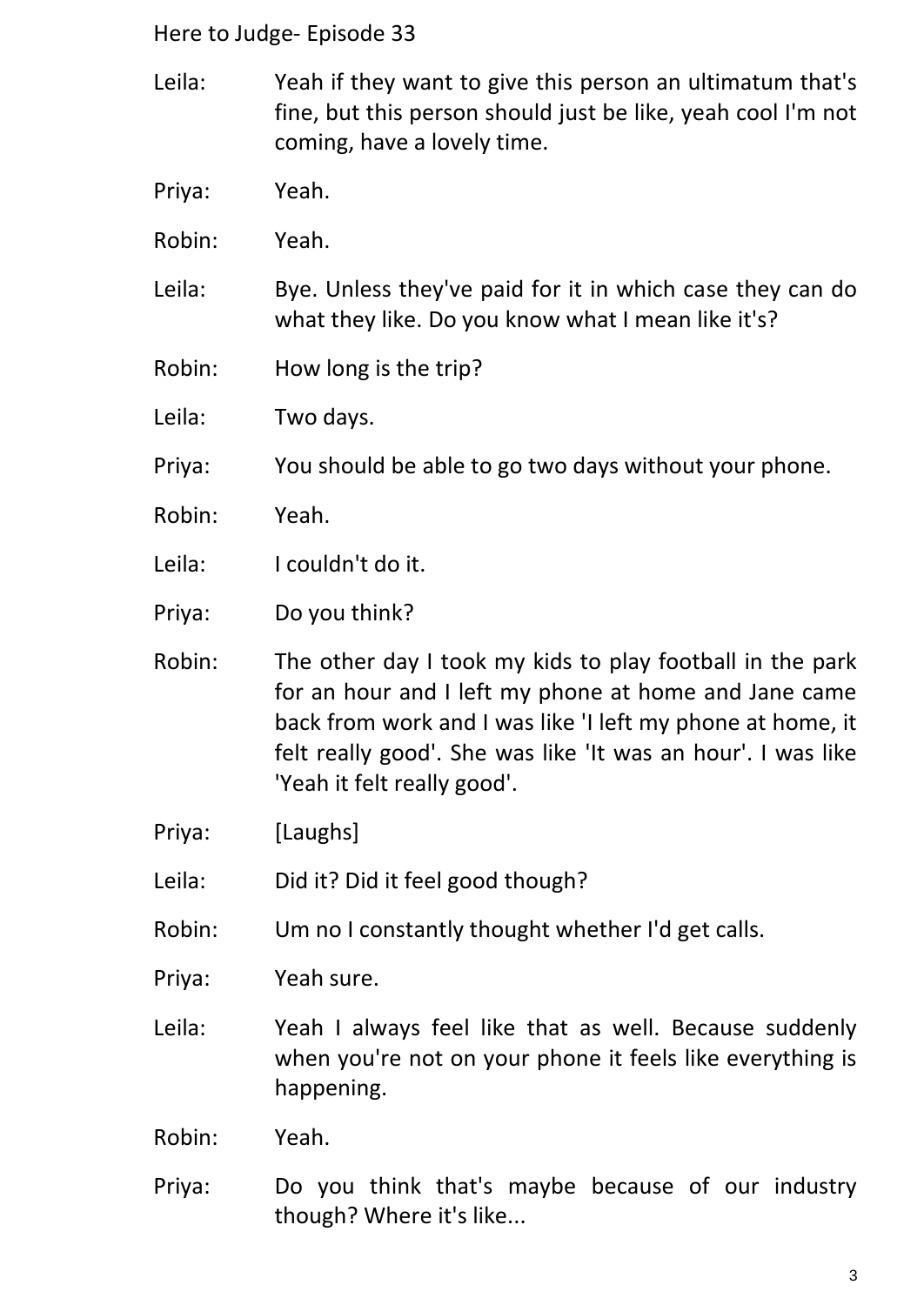- Robin: Yeah maybe.
- Priya: ...you get offers and it's like very quickly you have say. Yeah.
- Leila: Yeah totally. I'm like, what if I get asked to be on the Royal Variety Show? [laughs] I don't know.
- Robin: Yeah, yeah, yeah, yeah.
- Leila: I don't know what gigs exist anymore clearly.
- Priya: That was what you were expecting to come through that's fair enough.
- Leila: Yeah.
- Priya: I was like maybe someone will ask me to gig in a pub on like half an hour's notice [laughs].
- Leila: Or maybe someone will ask you to go and commentate on football.
- Robin: For the Queen.
- Leila: Yeah it's bad isn't it? I'm definitely addicted to my phone, a billion % addicted.
- Robin: Mm.
- Leila: I would get the shakes if I didn't have it for like a week.
- Priya: Oh for a week yeah.
- Robin: Do you all have iPhones?
- Leila: Yeah.
- Priya: No I've got a Samsung.
- Robin: Does the Samsung have a screen time function where it tells you how much you do?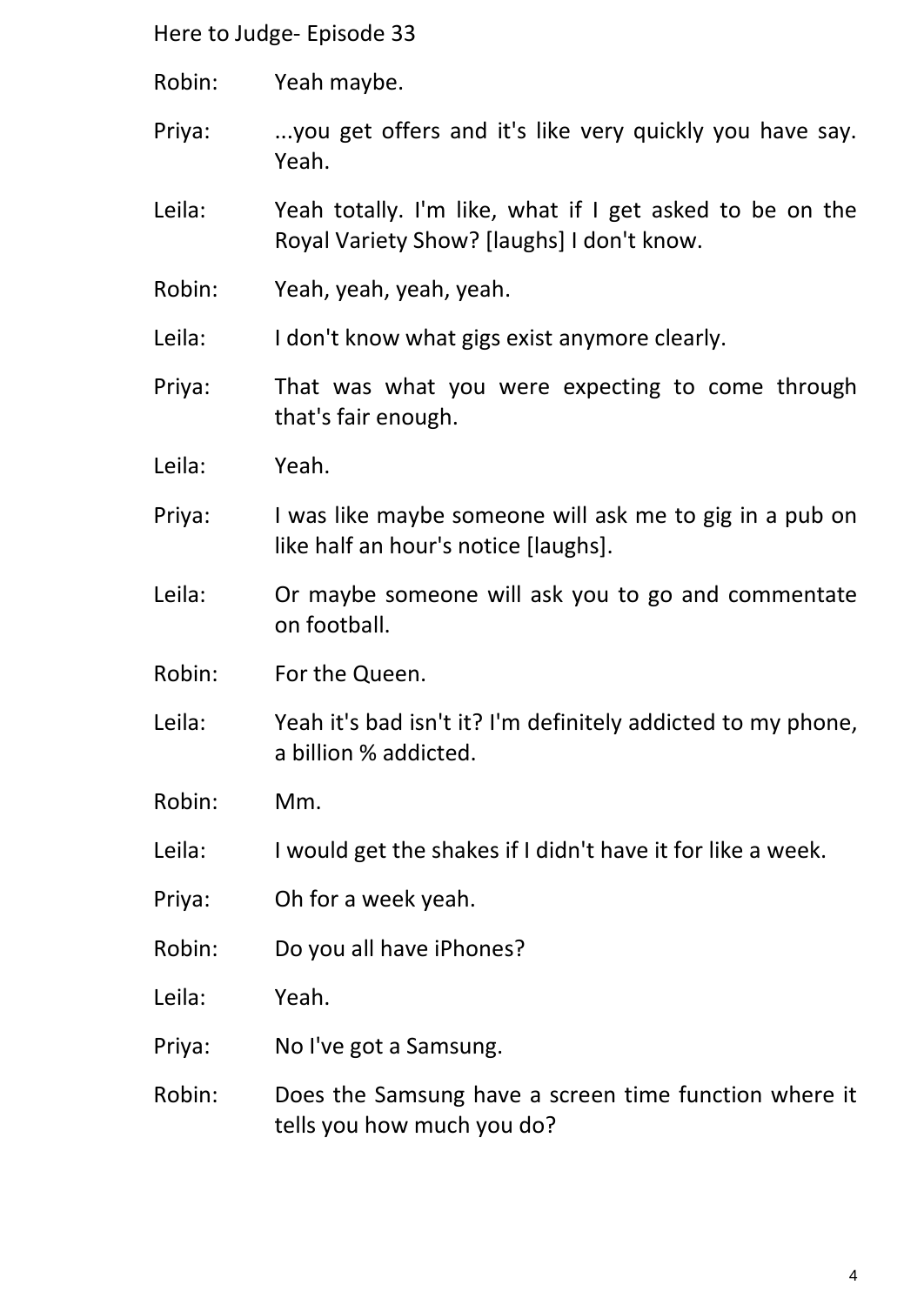- Priya: It does and I used to pay attention to it but since lockdown number one I've been ignoring it because I don't need to know that and I don't need to be judged.
- Robin: Sure.
- Priya: That's like one thing I miss about having to go into the office is having time where I can't be on my phone.
- Robin: Sure.
- Priya: Because it takes all of the like guilt out of it if you miss something.
- Robin: Sure, sure, sure, sure, sure.
- Priya: But now I'm fully addicted.
- Leila: I do a lot of work on my phone.
- Priya: Yeah.
- Leila: I've been known to write on my phone.
- Robin: It feels like you're prefacing this question I'm about to ask why I ask how much you're on your phone?
- Priya: [Laughs]
- Leila: How much? Is that what you're going to ask?
- Robin: Yeah, yeah, yeah.
- Priya: Oh do you want us to check now?
- Leila: Oh we do that thing. Oh...
- Robin: Yeah.
- Priya: No.
- Leila: You're going to hate this. You're going to hate it, it's going to be disgusting.
- Priya: Eww.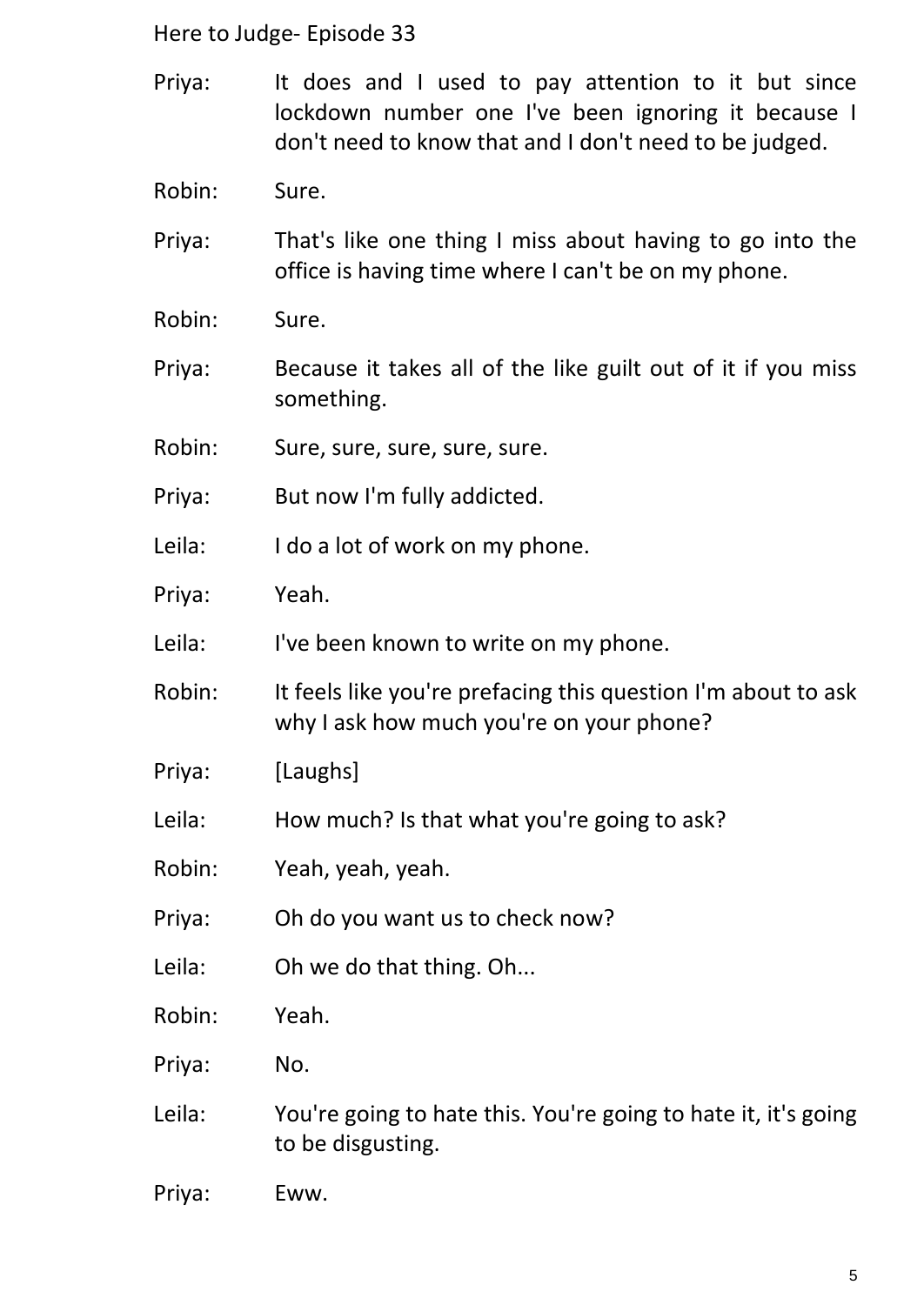- Robin: I don't know what the comparison is though. What are we doing daily average? Is that what we're doing?
- Priya: I don't even know where to find it now.
- Leila: Do I need to type in screen time? Yeah here we are. Oh it's horrible actually. Oh and it tells you, oh my god I'm going to be sick!
- Priya: Are we doing it by week?
- Robin: OK.
- Leila: Oh my god. Per day, my last week average per day is disgusting.
- Robin: I feel quite smug about mine. But I'm very aware that I was on my laptop and iPad a lot more.
- Leila: Oh, mine's going to be the worst.
- Priya: [Laughs] I've spend five hours and 31 minutes on my phone today. Is that really, really bad? I watch things on my phone though.
- Robin: My last week's average is four hours 10 minutes.
- Priya: OK.
- Leila: Oh fuck.
- Priya: What's yours Leila? [Chuckles]
- Leila: Last week's average for me [laughs] was ten hours 31 minutes [laughs].
- Priya: Leila! What are you doing on it?
- Robin: [Claps]
- Leila: I use it for everything. I write on it. I literally will write and do my work on it.
- Priya: Yeah.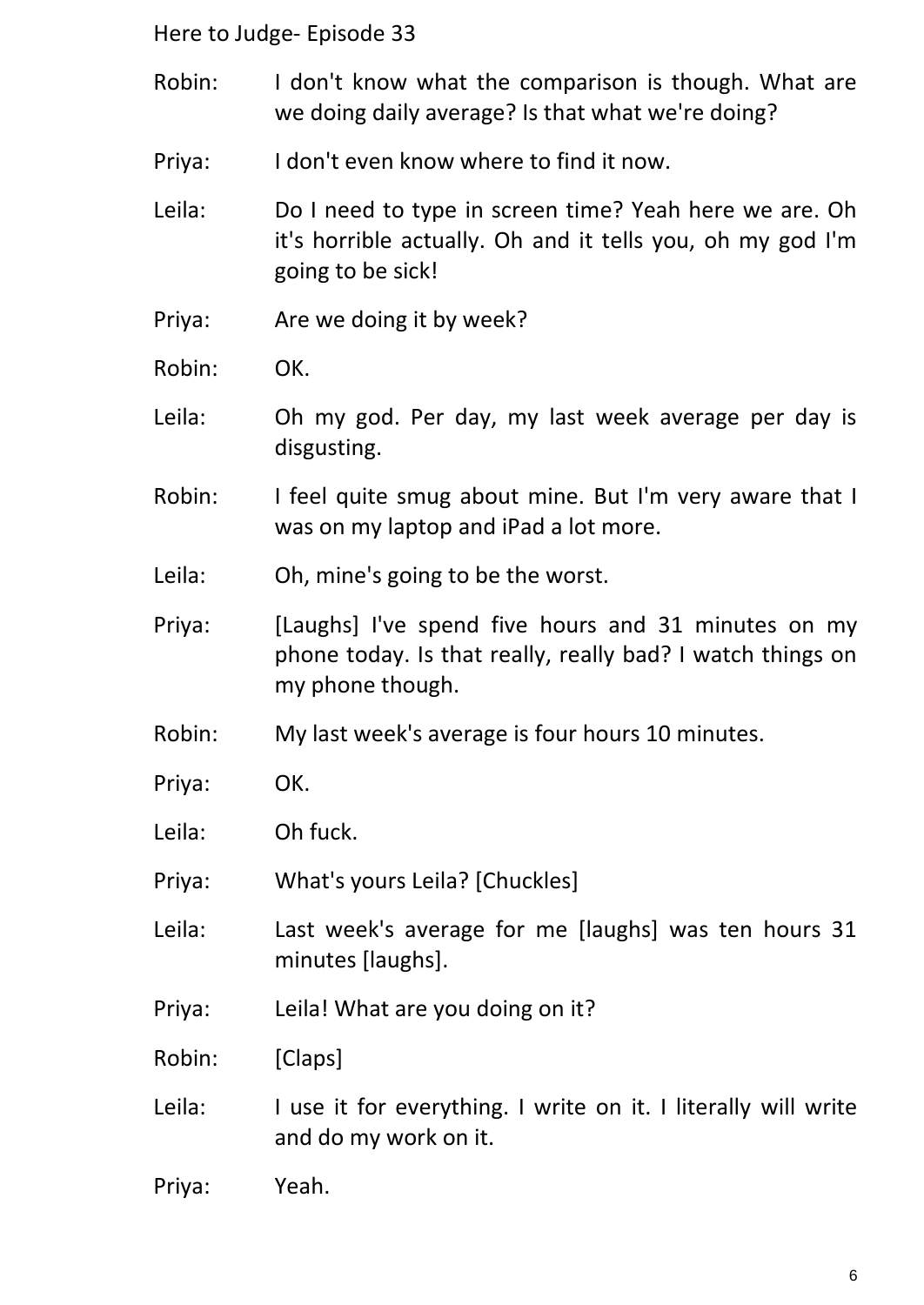- Leila: I know that's really bad for my eyes. Look, if this of any consolation [laughs] weekly my total screen time last week was 74 hours which is foul. You're all really concerned for my wellbeing.
- Priya: I really am.

Robin: Wait. What total screen time, 74?

- Leila: Yeah, last week.
- Robin: OK.

Leila: But that is also broken down into social, entertainment, productivity, and finance right?

- Robin: Sure.
- Leila: And so social, I've got 15 hours in a week, which I don't think is that bad.
- Robin: Sure.
- Priya: Yeah.
- Leila: Maybe it is I don't know. Right and then productivity and finance which I don't know what finance means, but actually I do my books on my phone as well. I do my accounts like I have an app for that.
- Priya: You do?
- Leila: Yeah because guess who's sorting their taxes out now so they don't have to do it later on? It's me. I'm brilliant. So productivity and finance, I spent 20 hours last week doing, which is more than social which is important. And then I spent 14 hours on entertainment, whatever that means? I'm assuming that is watching telly.
- Robin: Yeah.
- Leila: Or playing Snake, fuck knows?
- Robin: Sure [laughs].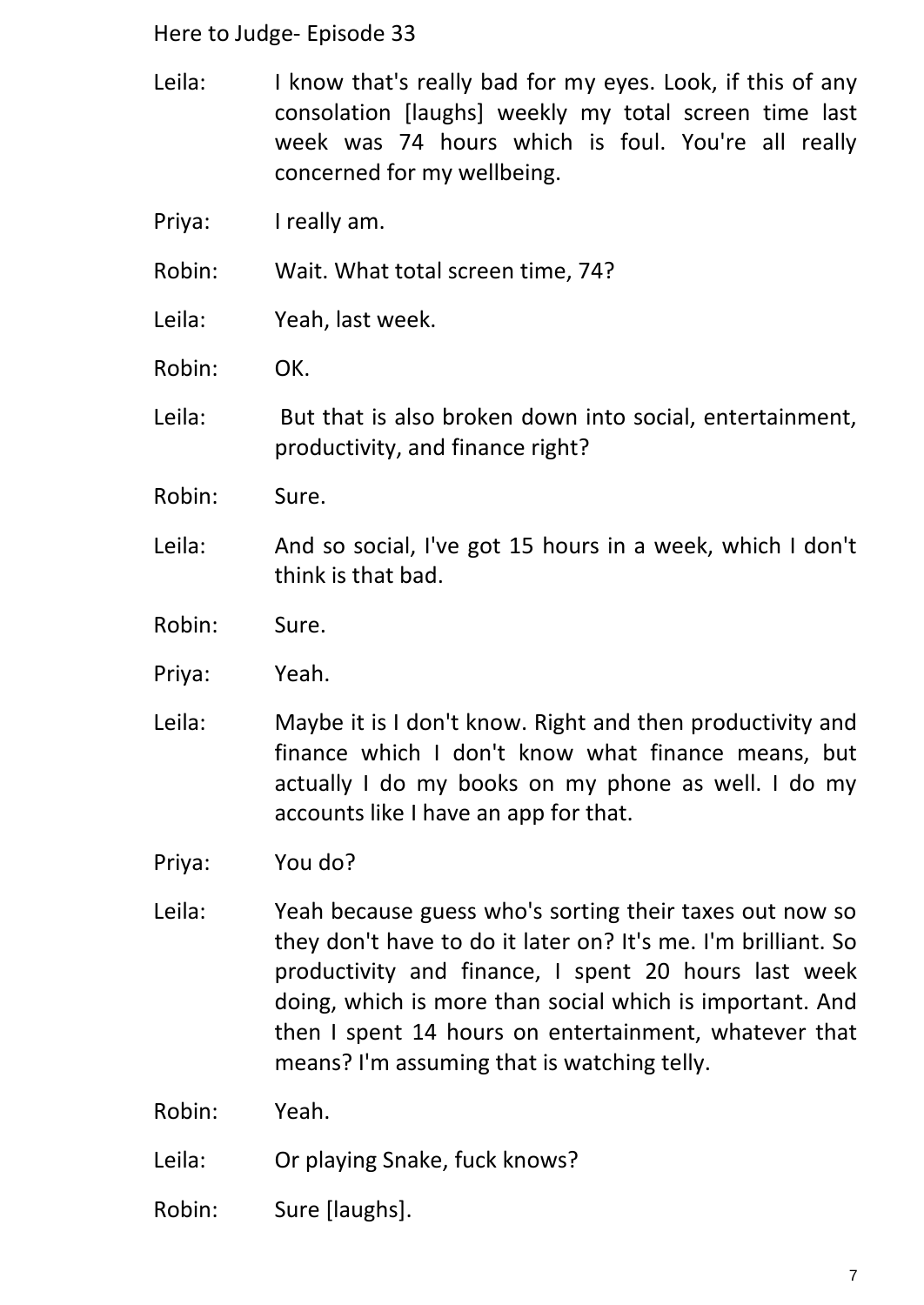- Leila: That's really bad though, that's really bad.
- Priya: So my weekly daily average is three hours and 48 minutes.
- Leila: Oh fuck.
- Priya: That's so much time Leila [laughs].
- Leila: Yeah I know, I know.
- Priya: I can't imagine doing work on my phone. My eyes would drop out of my head.
- Robin: I tried to write on my phone earlier because my wife was using my laptop and I found it horrible. Horrible to write jokes whilst...
- Priya: Yeah.
- Robin: ...breaking my thumbs.
- Priya: My stumpy thumbs can't do that.
- Leila: I have like a massive aversion to my laptop.
- Robin: [Laughs] I don't know what was funny.
- Priya: Is it because you do work on your laptop so your brain is like I'll procrastinate...
- Leila: Yeah but I don't do work on my laptop, like I always choose to work on my phone if I can, I probably need to have a digital detox.
- Robin: So would you go on this two day detox do you think you could do it?
- Leila: [Sighs] I think I could, it depends who it was with.
- Robin: It's a lot. I don't think I could.
- Priya: I'm not sure I could rid of all tech. Because two days with no tech.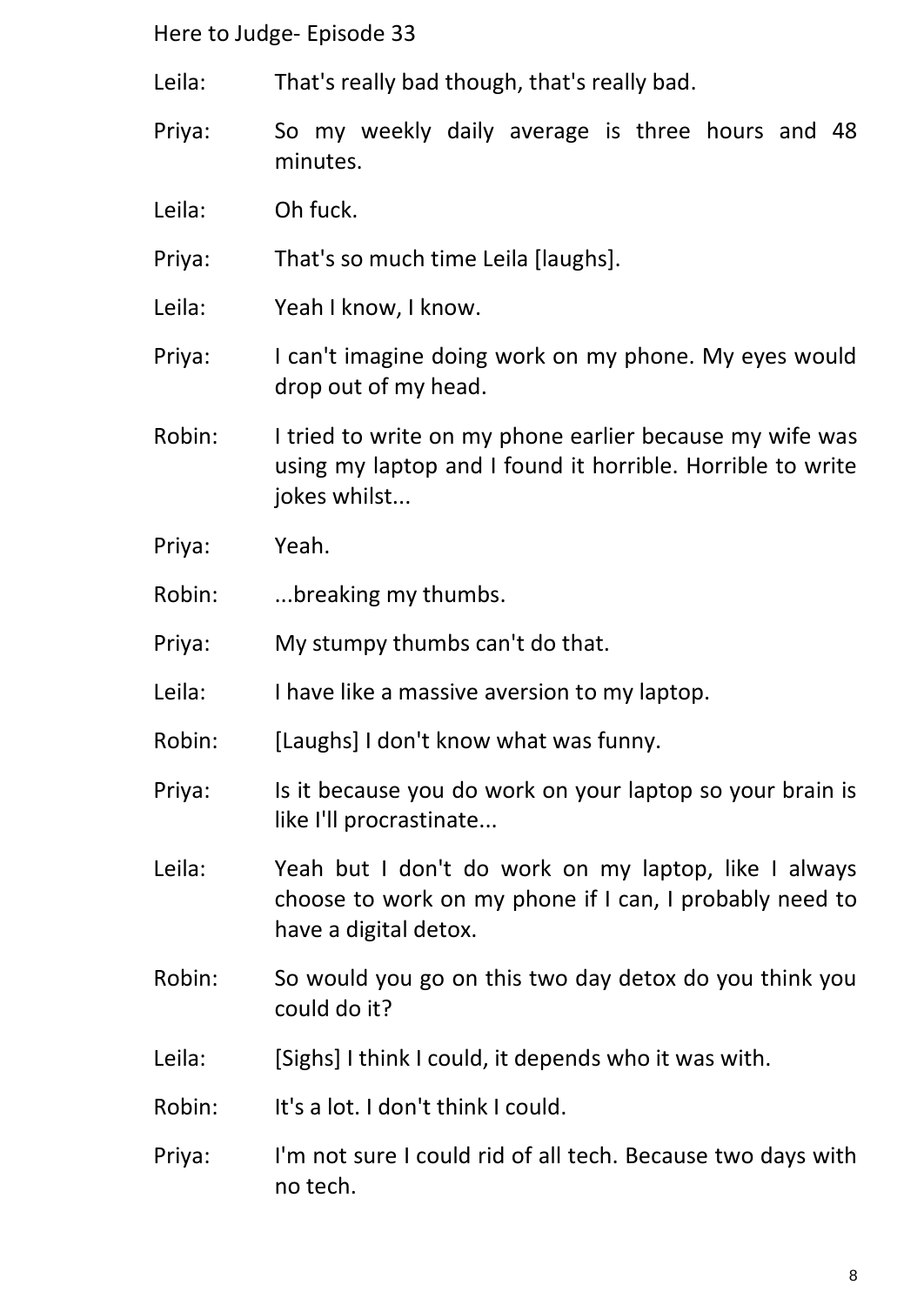- Robin: And fucking clocks!
- Priya: Yeah that's absolute madness how are you going to get anything done?
- Leila: Yeah clocks are stupid.
- Robin: It's madness.
- Leila: That's stupid, that would give me stress. Do you know what if I was with a really good group of pals I think I could do it. But like if I was just with all due respect to my family, I think I'd be like, I'm bored of your company. Do you know?
- Robin: Yeah.
- Leila: If you have like a group of friends you haven't caught up with in ages.
- Priya: Yeah.
- Leila: This is what I'd love to do. I haven't seen so many of my friends, like everyone, in like a year now. So if I could just have like you know if it was two days in like an Airbnb with people I haven't seen in ages, definitely, easy. I really think I could do that then.
- Priya: Yeah.
- Leila: Uh but otherwise it's like no, like what do you do?
- Robin: Yeah.
- Priya: Yeah.
- Leila: Really?
- Robin: Unless you then had to buy things like alarms. But no you can't use clocks, like how do you fucking cook? I don't know how long the food has been in there for, it's burnt, it's burnt therefore...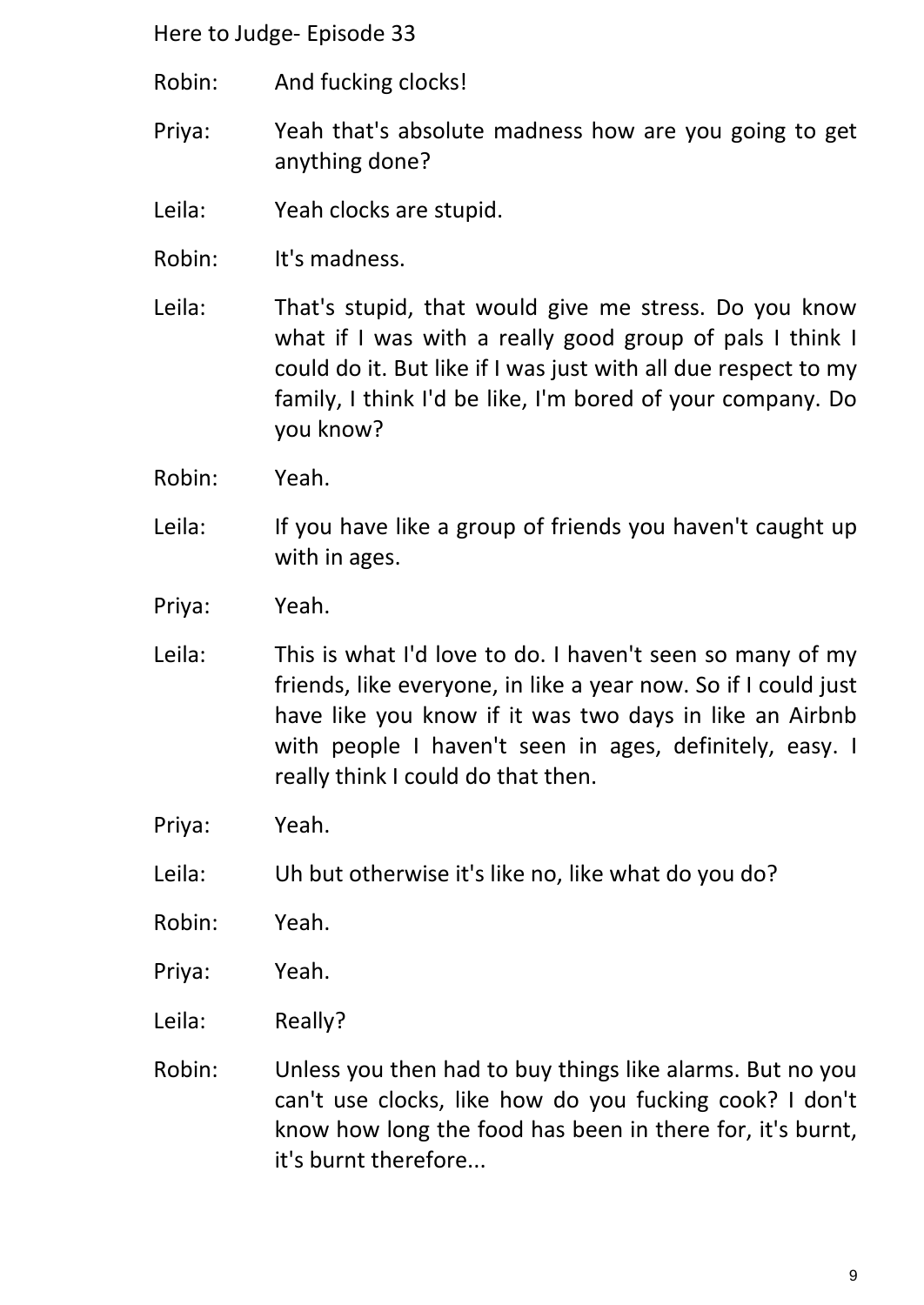- Priya: Are you even allowed to use an oven, does that count as tech?
- Robin: Yeah that's a very good point.
- Leila: Yeah and that's stupid.
- Priya: I think there's a really petty part of me that maybe would like to go on a detox on tech. But if someone told me I had to I'd be like go fuck yourself [laughs].
- Leila: Yeah, yeah it would have to be choice.
- Robin: Sure, sure, sure, sure.
- Priya: I'm going to stay home and detox.
- Robin: I would I think only do it if I was on something like Channel 4's The Island.
- Priya: Yeah on the beach [laughs].
- Robin: Yeah only if I was getting paid. But I'd also quite like to do one of those adventure shows.
- Leila: Yeah. Oh I'd do it to get paid, you know of course you would.
- Priya: Yeah [laughs].
- Robin: Do you remember those shows it's like, we send a modern family to live back in...
- Priya: Yeah.
- Robin: I wouldn't do one of those but I do like Desert Island.
- Leila: What about, we send modern three podcasters back time.
- Robin: Yeah, yeah, yeah.
- Leila: And they have to just not be on their phones. You two would be fine.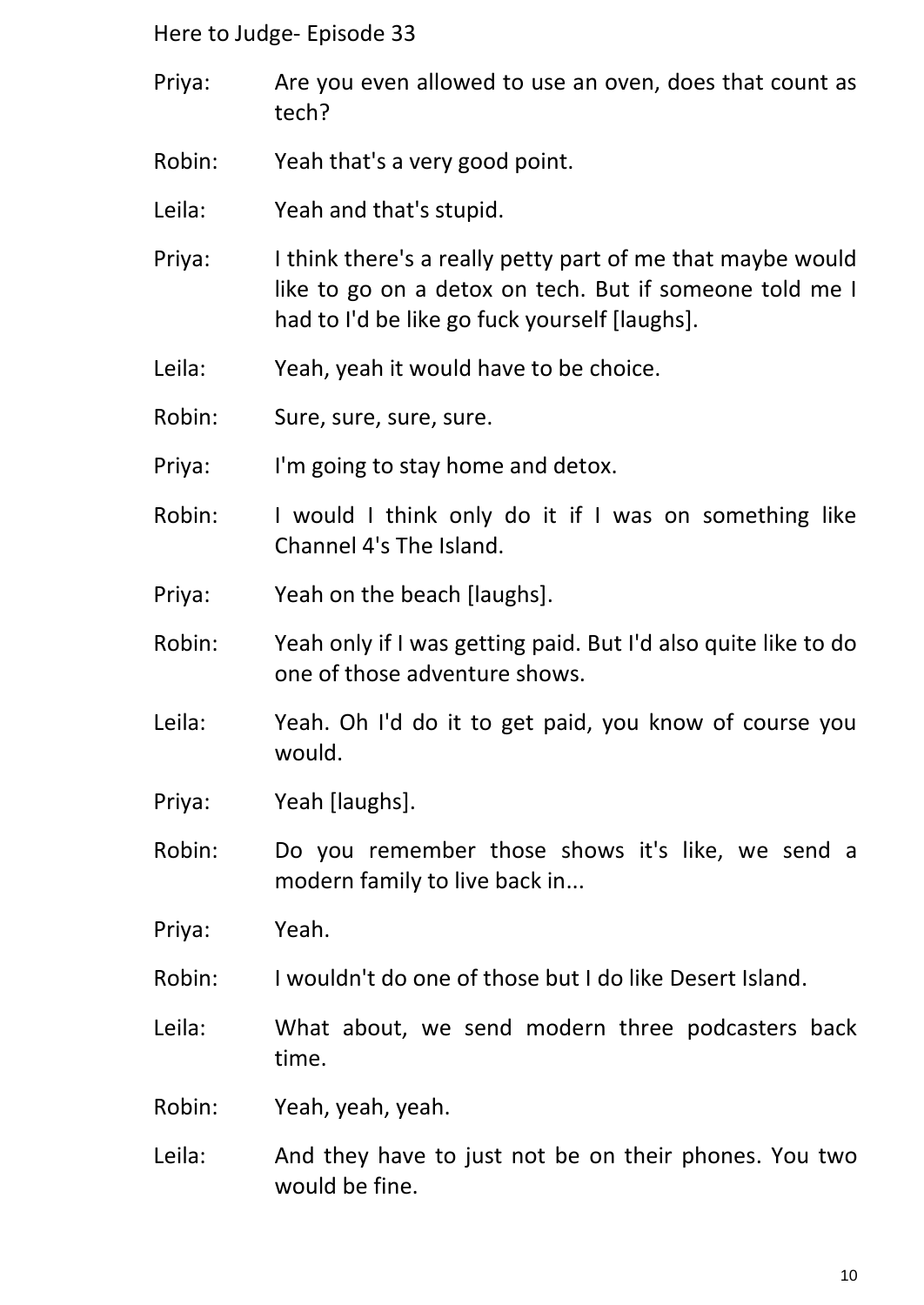- Robin: So what do we think? Do we think detox man? I don't think he's the asshole.
- Priya: No.
- Leila: I don't think they're an asshole. I cannot say they're an asshole because hello, I have a deeply unhealthy relationship with my phone.
- Robin: Sure.
- Leila: I do sleep with just sounds on in my ears.
- Robin: Sure. I just think this family, they, and I say this often, they lost me at clocks.
- Priya: Yeah.
- Robin: That was the point that I thought OK...
- Priya: I just love clocks!
- Leila: Yeah.
- Robin: Time isn't, yeah famously he's a big clock guy, he's a big clock guy.
- Priya: [Laughs]
- Leila: You're one of the only people I know who has a clock up in their house.
- Robin: I've got many clocks.
- Leila: Do you have clocks up in your house Priya?
- Priya: Mm? No.
- Leila: Yeah, no me neither, I've thought about it, every time I see a nice clock in a TK Maxx for example...
- Robin: Mm-hmm.
- Leila: ...I'm like maybe I should get a clock. And then I don't.
- Robin: I have at least three clocks in my house.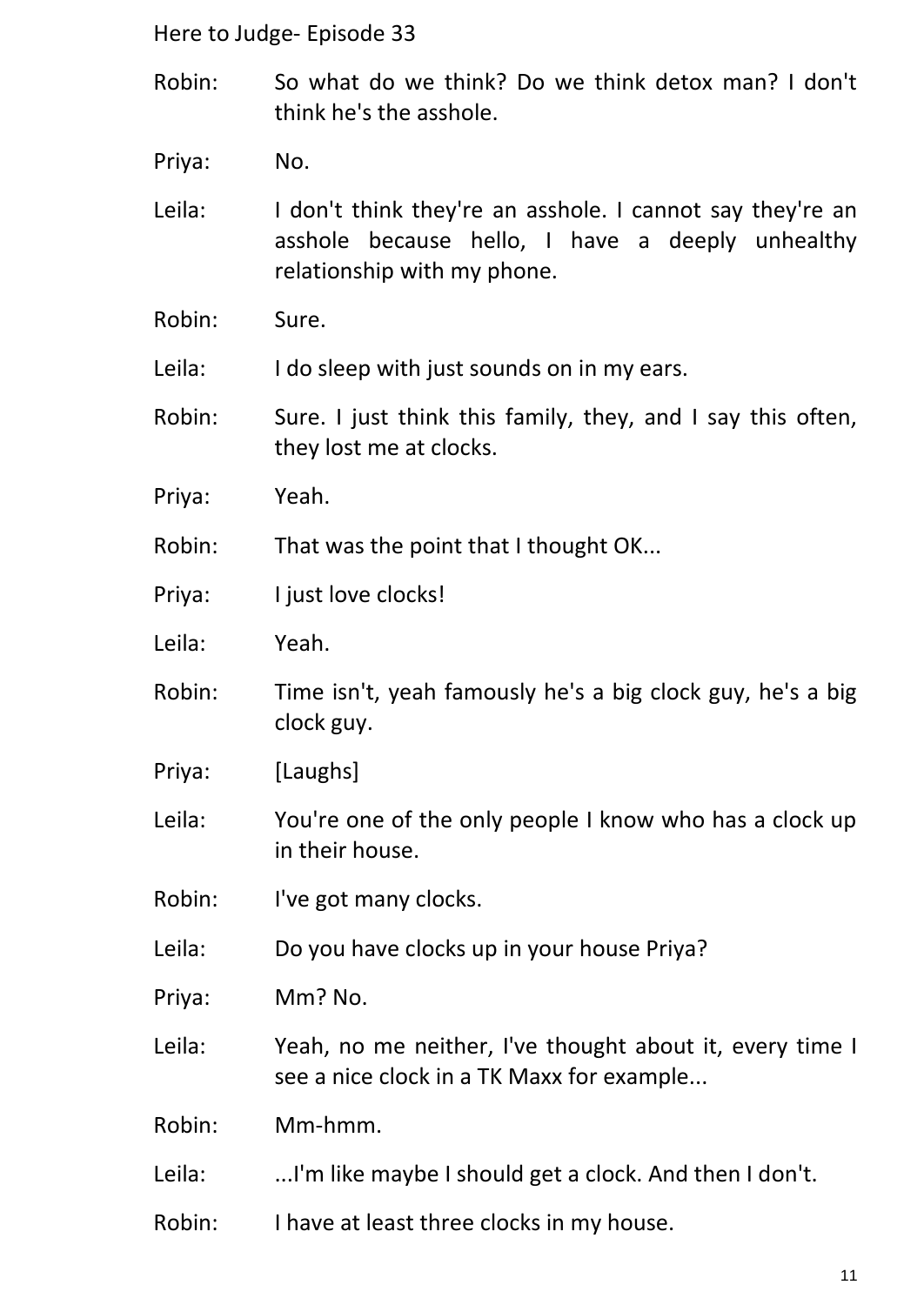- Priya: I find them hard to manage. Their batteries run out and then all of the sudden you've got a broken clock that you're never going to fix.
- Leila: Yeah and then instantly you're like, well it says it's seven past four, that means if I minus 42 minutes then maybe it's right.
- Priya: [Laughs] Exactly.
- Robin: The only issue is daylight savings time where you have to run around because everything automatically changes whereas clocks don't because they're not technology which is why this family should allow fucking clocks.
- Priya: [Laughs]

[Here to Judge- Interim Music]

- Robin: So we are off to Mumsnet. 'Am I being unreasonable to not wee in the hotel kettle?' This is by Great Aunt Fanny.
- Leila: Ohhh [laughs].
- Robin: And they have posted a summary of events. So they're in a hotel room with a newish partner. They go to make a cup of tea and they ask if the partner wants one. His eyes widen and he yelps 'No! Don't do that, people wee in them'.
- Leila: What?
- Robin: 'I have never heard this and say something along the lines of 'What? Why would anyone wee in the kettle there's an en suite?' He says 'Everyone knows you should never use the kettle in your hotel room because people wee in them and worse'. OP tells him 'I'm going to take my chances and make a cup of tea although I boil it once out first to be on the safe side. He looks repulsed and says 'I can't believe you're doing that, that's disgusting, I didn't think you were like that' (Basically how I would expect him to react if I actually did a wee or worse in the hotel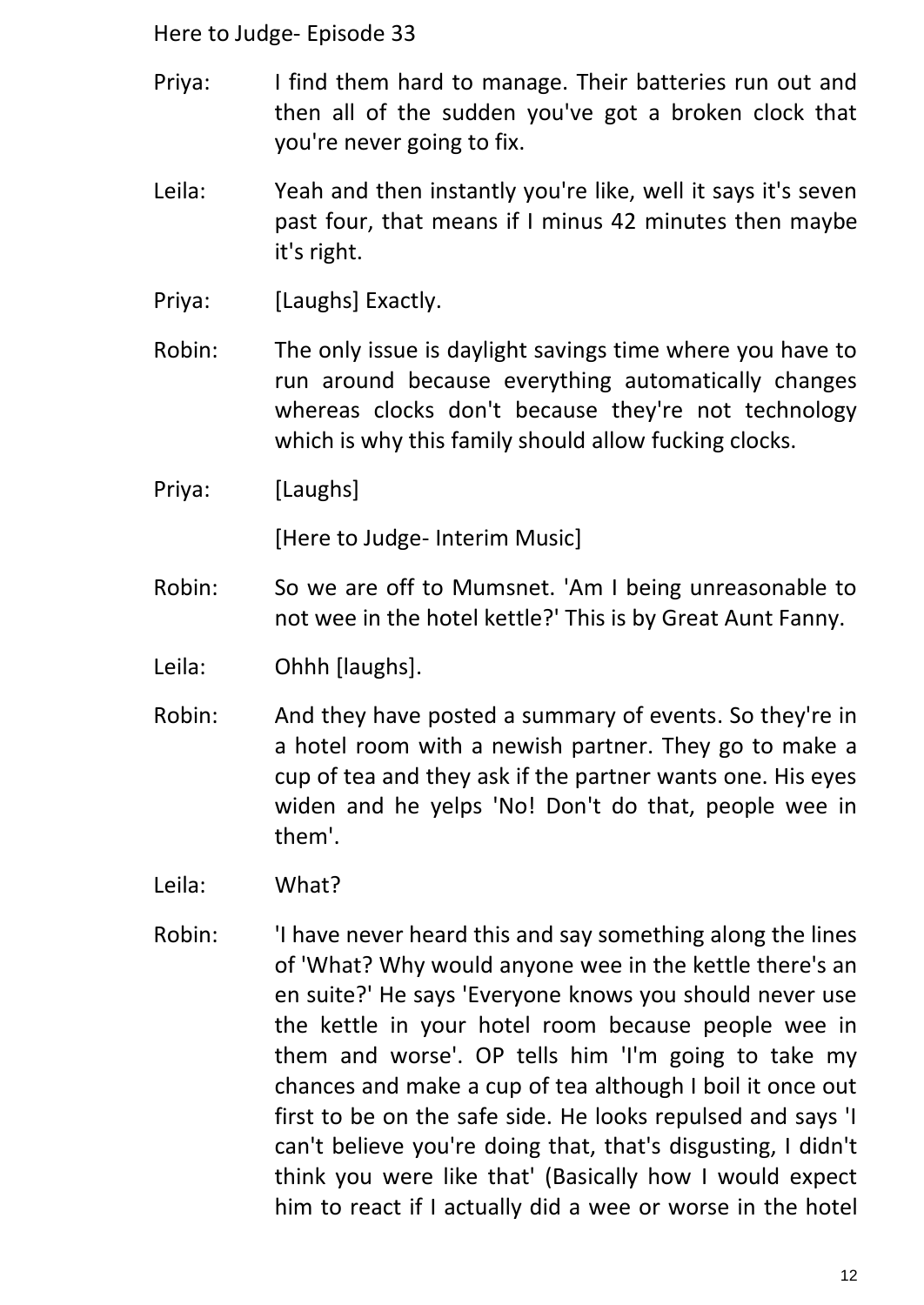kettle myself). They go out later for an after dinner walk and he points at a dog poo and says 'Look, there's your dessert.' They're getting ready for bed and he picks up the kettle and asks if I want a cup of wee to take to bed'.

Leila: He's horrible!

Robin: He's so fucking, he's such a piece of shit.

- Priya: Yeah.
- Robin: 'So the question is, is weeing in the hotel kettle a thing? (In which case am I being unreasonable for making a cup of tea in what is essentially a toilet?) Or is my partner being weirdly OTT about this? Girls group chat theories have so far ranged from he's an extreme germaphobe, red flag, to he's testing my reaction because he's into poo and wee related activities, also a red flag, brown flag. To he wees in hotel kettles himself, also a red flag. The only non red flag is that he's right and people are weeing into hotel kettles left, right and centre which would be a green flag for him'. She just needs to stop talking about flags.
- Leila: Yeah.
- Robin: 'But a red flag for the rest of society. I'm not really sure what the outcome is here, help me out.' He sounds like a fucking piece of shit.
- Leila: Right.
- Priya: Yeah I need him to be a piece of shit and be in the wrong here because I can't accept the fact that anyone would piss in a hotel kettle.
- Leila: No we've already discussed the way we like once we enter a hotel, especially if it's not paid for by ourselves. I will have 16 cups of tea if there are 16 teabags that I can use, do you know what I mean?
- Robin: Yeah.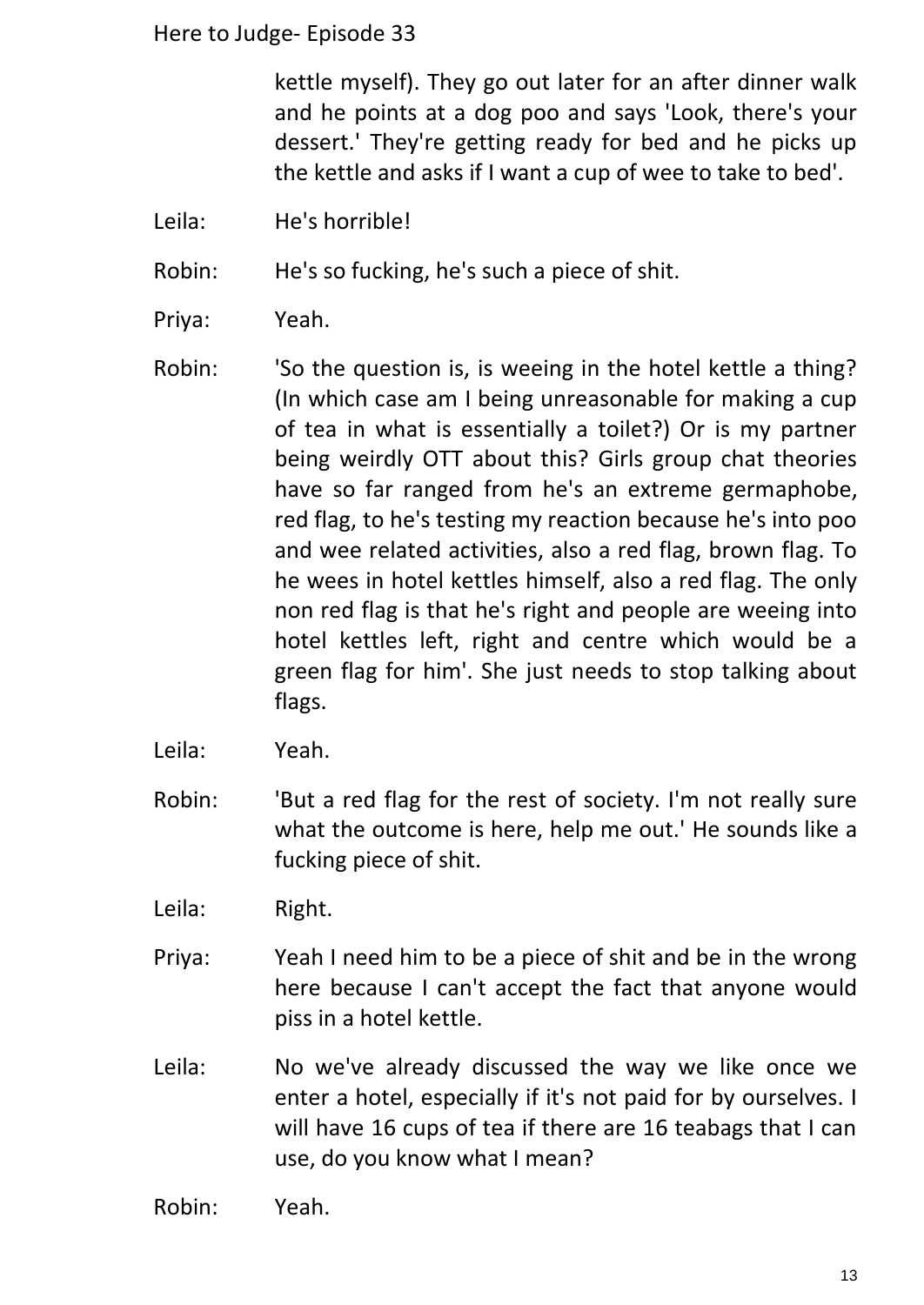- Priya: So there's plenty of pee for the kettle, sure.
- Leila: Oh but I don't want that.
- Robin: [Laughs]
- Leila: I don't want this to be true. But now part of me is worrying.
- Priya: No it can't be.
- Leila: Why would you pee in a kettle in a hotel?
- Robin: So this isn't the first time I've heard of this and the only other time I've heard of something like this is in Gary Delaney's joke which is 'You know what really boils my piss? Hotel room kettles'. Which is a very good joke but until then I heard that and went 'Oh do people do that?' And it stayed with me every single time that I go into a hotel since that as I suppose this story will for you guys.
- Leila: Oh no.
- Priya: Noooo.
- Leila: This has genuinely ruined hotel cups of tea for me which is one of my favourite things.
- Robin: But you'd imagine that they'd clean the kettle? Especially in a Covid world as well, you'd imagine they'd have to do something.
- Priya: Yeah.
- Robin: They wouldn't just like leave a kettle uncleaned, would they? / probably?
- Priya: If someone pissed in a kettle though, even if it had been cleaned out, I wouldn't want to use that kettle. People do, do gross things though. I know of someone who had to have their whole oven changed because they had a house party, some guy shat in a cup and put it in the oven.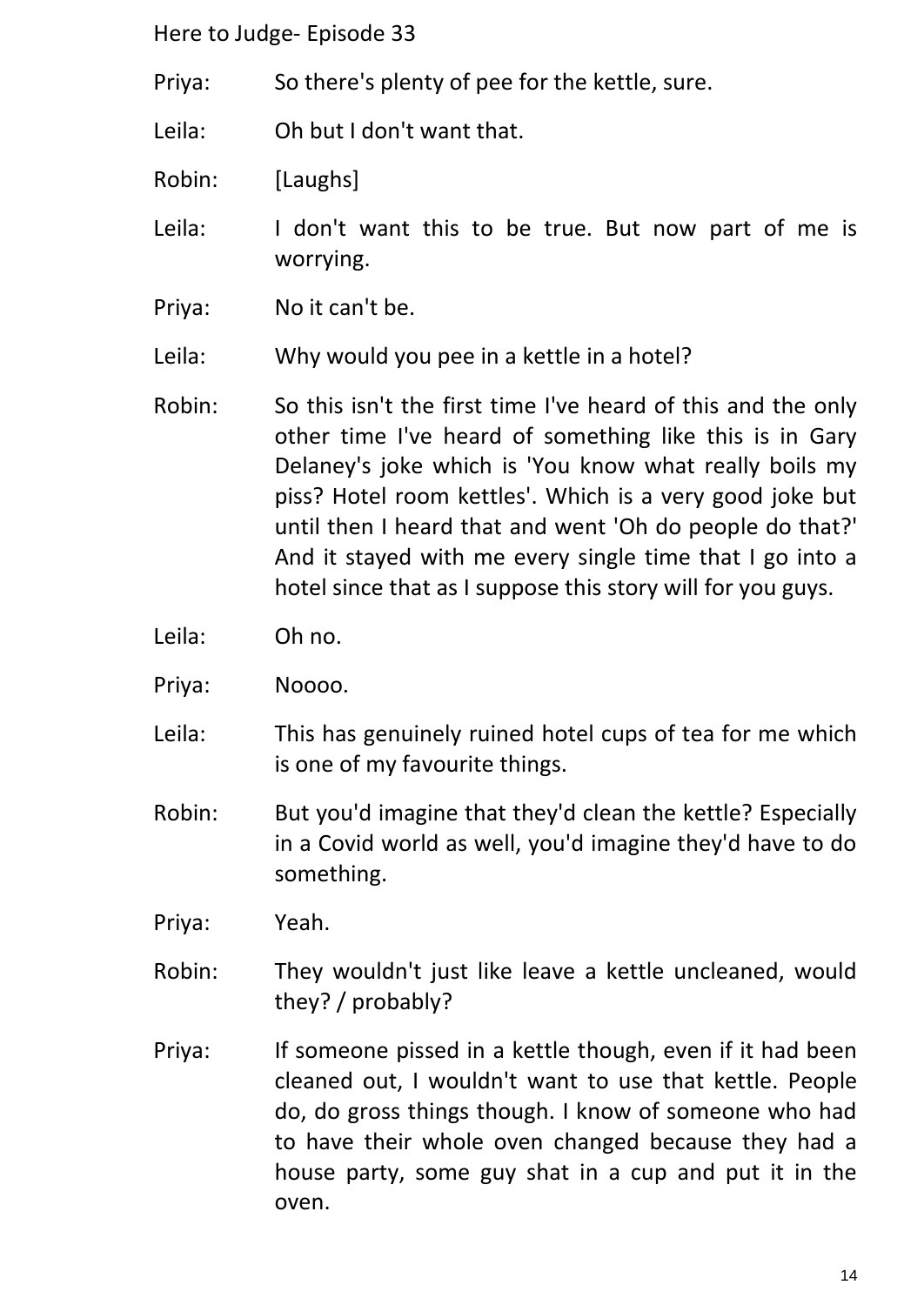Leila: Aww.

- Priya: They didn't realise and the next time they used their oven.
- Leila: Oh no! No, no, no, no, no, no, no.
- Priya: Yeah.
- Leila: No, no, no.
- Priya: So people do, do gross things for no reason.
- Robin: Yeah. I was at a house party and someone I think put what did they do? They put something in this dude's freezer, it was either poo. I don't want to say it was cum but it might have been cum.
- Leila: Ohhhh myyyyy god.
- Priya: Oh no.
- Robin: But this dude was a piece of shit, like a proper piece of shit. Sorry a piece of cum, it was a piece of cum, that's what I'm talking about.
- Priya: It shouldn't come out in pieces.
- Leila: Ugh! This is so repugnant.
- Robin: It's bleak isn't it?
- Leila: I think this guy, the way he's going 'That's your dessert' like she's enjoying the idea that there might be piss in the kettle.
- Robin: Oh!
- Leila: That's what's the asshole here is like the idea.
- Robin: That is the red flag.
- Leila: Yeah that and the way he's like.
- Priya: Yeah.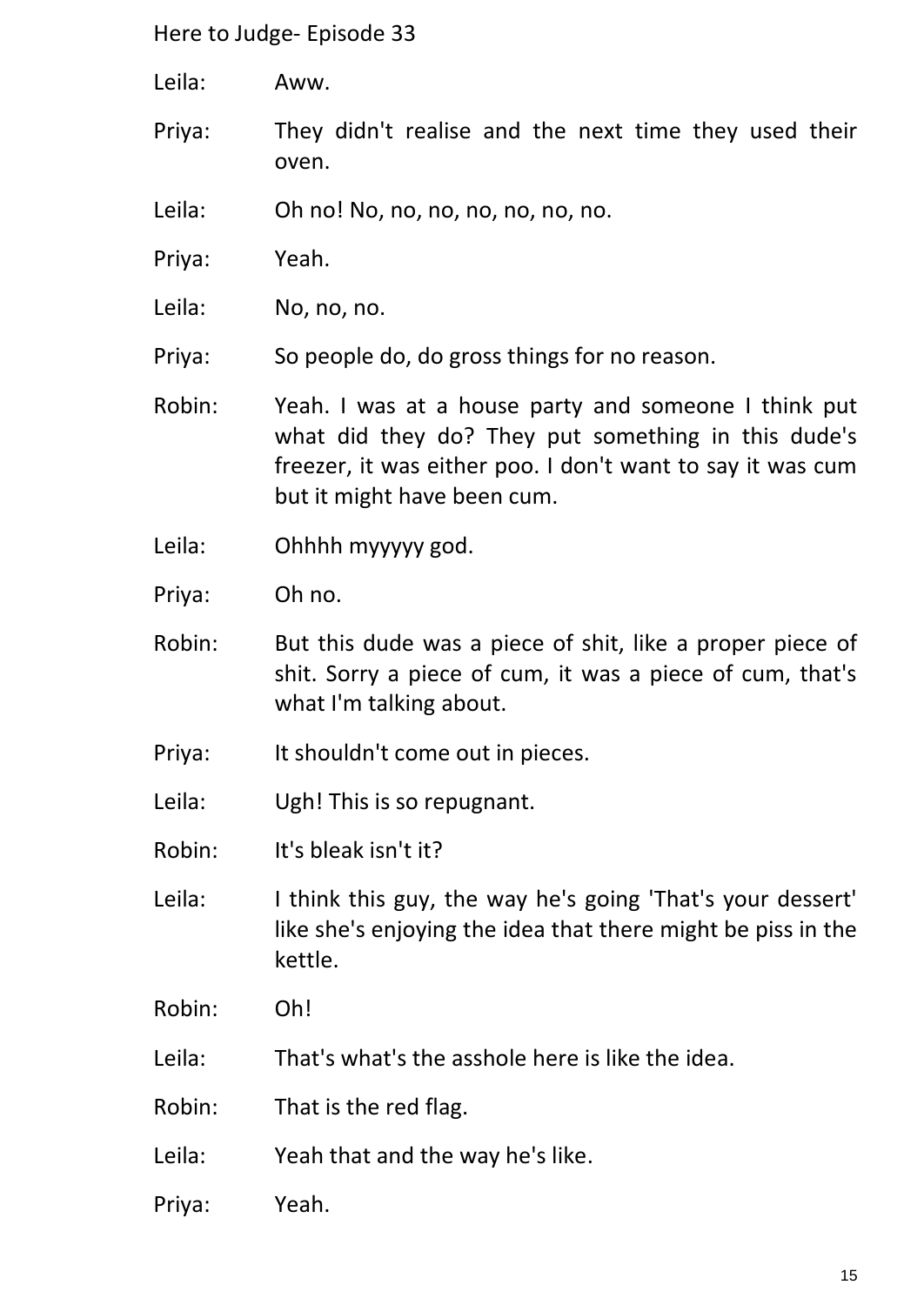- Leila: You know you'd be like if I really thought people were peeing in kettles which I don't know that I do, I don't know. I wouldn't not say it.
- Robin: It would be lovely to know a percentage wouldn't it? I think it's the minority.
- Leila: I also agree.
- Priya: Yeah. I have to believe that it's the minority. I can't...
- Leila: Yeah, no.
- Priya: I like literally can't live my life thinking that majority of people piss in kettles.
- Leila: No that's very true.
- Robin: That's the pull out, that's the pull out...
- Leila: Kettles in hotels are always empty of water and dry which suggests to me that they do clean them.
- Robin: I think that this lady is not being unreasonable. I feel like her partner is an awful piece of shit and if she knows so much about red flags, she should be seeing a lot of them in this guy right now.
- Leila: I absolutely agree. I like to see the best in people. I think that's the healthiest way to be and so we should just all blindly believe that no one pees in kettles and we'll all live happier lives, the end.
- Priya: If I found out anyone who listens to this podcast has been pissing in kettles, I'm going to burn this world to the ground.

[Here to Judge- Interim Music]

Priya: 'Am I the asshole for refusing to buy more mustard? We have a cute but small kitchen in our house. The owners before us wanted open shelving so they tore down all the upper cabinets and put in a single shelf that goes along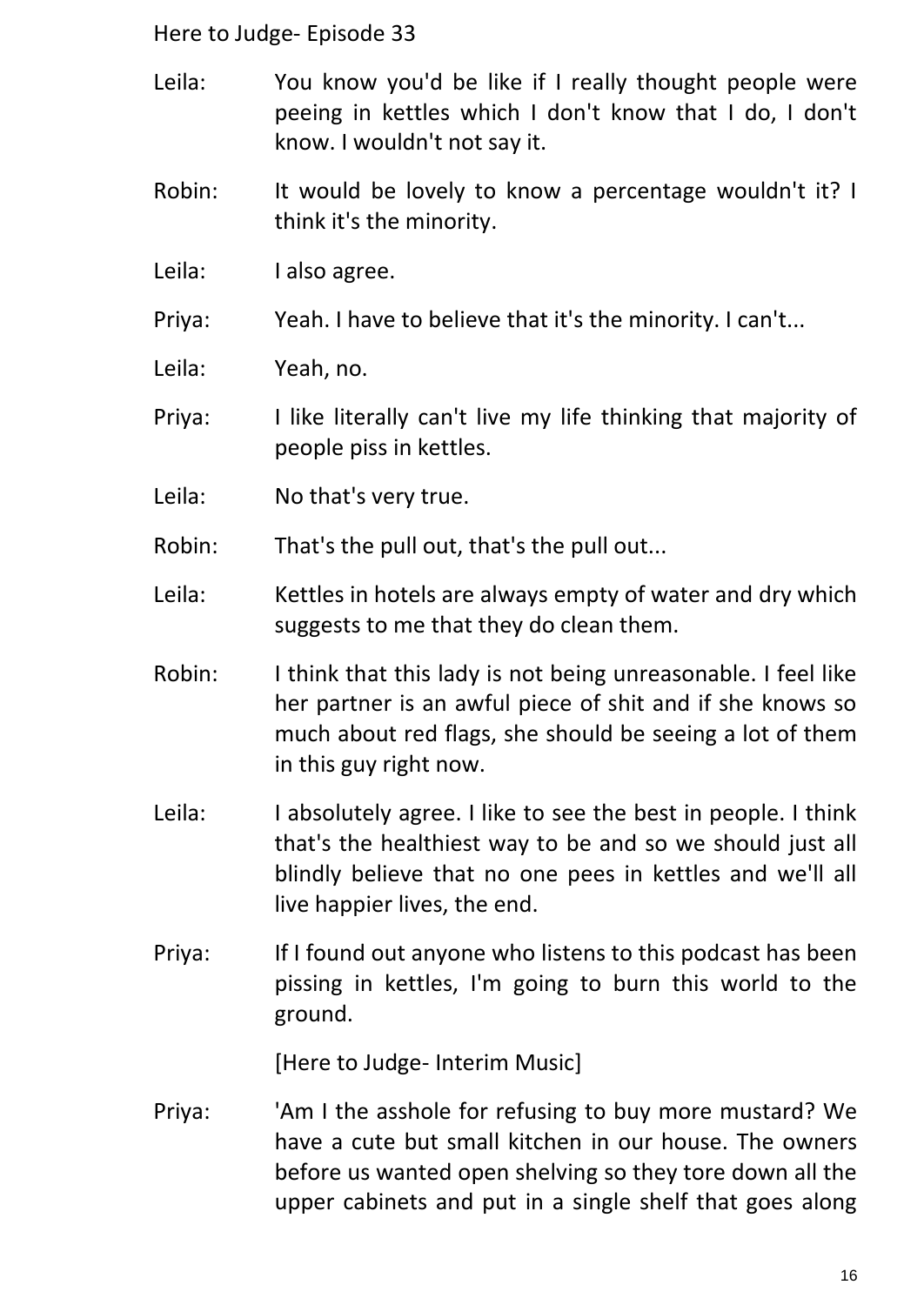the wall. It looks ok but there isn't a lot of storage. I do a lot of cooking and baking, and I'm really good at it. I do all the cooking in our house including making homemade breakfasts and desserts. My husband loves it, he says he married me for my crepes and my berry baked oatmeal. He will grill occasionally when it's warm out maybe once every couple of weeks. I also do all the meal planning and grocery shopping. We got Buffalo wings the other day and my son freaked out because they were too spicy. My husband grabbed some ranch dressing for him from the fridge and noticed it was expired. The next time I got groceries he told me to buy more ranch dressing. I said 'No obviously we're not using it a lot because it expired before we could finish it'. He says we need it for the next time we get wings. We get wings maybe once every few years.

I said 'Why not just get ranch dressing from the restaurant?' He said 'We get new milk when it expires, why not ranch dressing?' I said 'If we replaced every food item we used, we'd basically be a grocery store.' This weekend it happened again when I tossed expired mustard, a completely unopened, unused container of mustard. He's mad I won't buy more mustard. He says I replace Nutella when I use all that up but won't replace mustard. I go through a jar of Nutella every couple weeks, that stuff is amazing. I know it's such a little thing but I just don't have space to store all this stuff, I pay for 100% of the groceries for us and our two kids, and I don't like wasting food. He says I'm being petty. Am I the asshole?'

- Robin: No but they've got a bad relationship.
- Leila: Yeah break up! Why is that always like what we have to say?
- Priya: Yeah. Why is she paying for all of their food?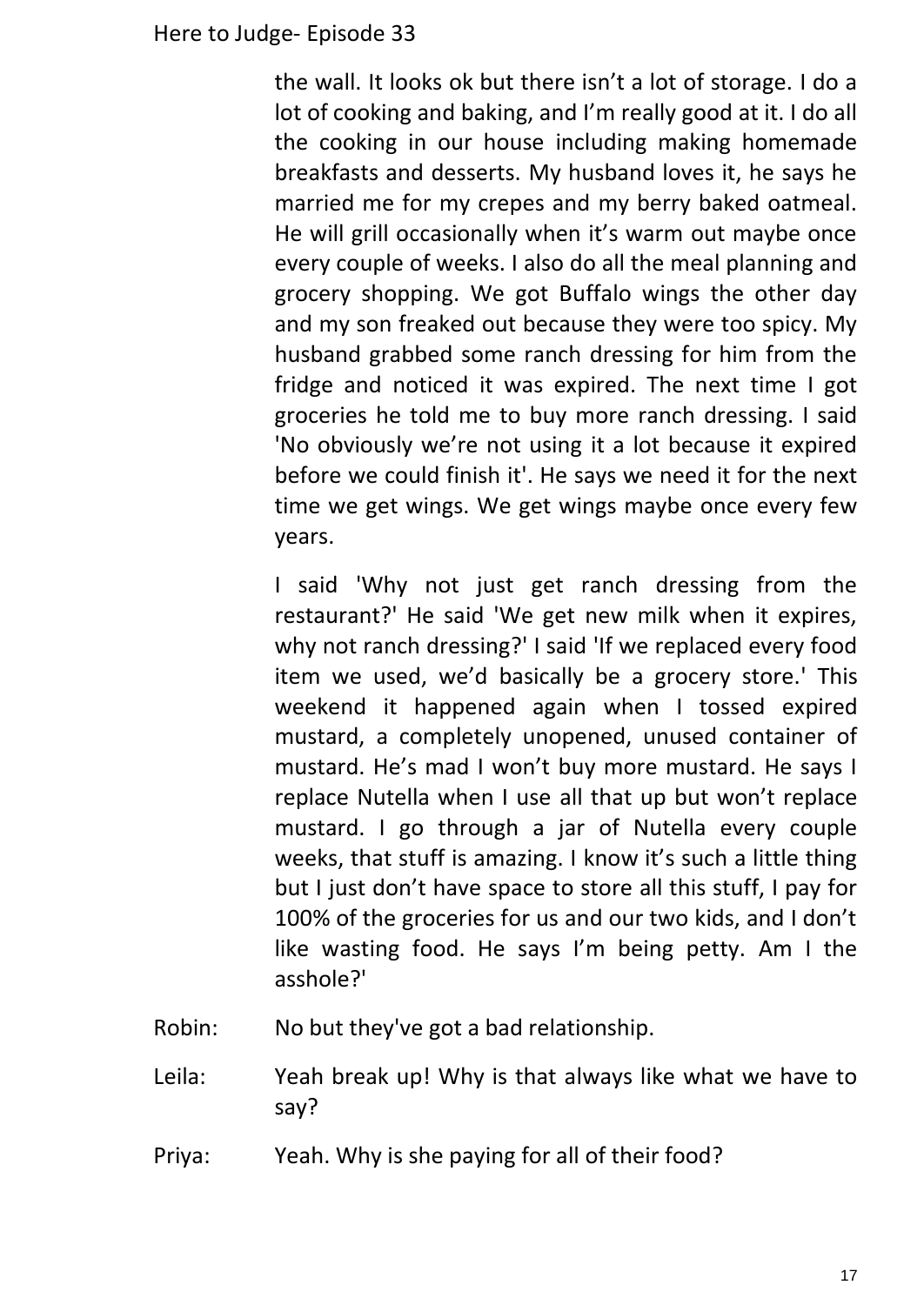- Robin: Yeah why does she pay for all of the food? Why does she make all of the food? Like he grills every now and then but also it feels like she could meet him a little bit of the way of going, does it matter if like you've got like a couple of extra condiments knocking around in the back somewhere?
- Leila: Yeah.
- Robin: Like it feels like, oh I'm charge of the cooking therefore I make all the decisions. But equally she shouldn't be fucking paying for everything and cooking all of the thing.
- Priya: Yeah. Like why can't he just buy it himself and keep it in the kitchen? Is that allowed? It should be.
- Leila: Yeah.
- Robin: Yeah also one shelf across the entire kitchen sounds mad.
- Priya: Such a weird design for a kitchen.
- Leila: Yeah what the fuck is going on? Yeah I don't, maybe [sighs].
- Priya: At what level? At like waist height?
- Robin: But I imagine it like sort of bookshelves. You know just like going around kind of like where you'd reach up.
- Priya: But just with one shelf?
- Robin: Yeah, yeah, yeah. Yeah one long shelf all around.
- Priya: Bizarre.
- Leila: I do just feel like drawers are your friend, do you know what I mean?
- Robin: Yeah.
- Leila: Like use them to your advantage.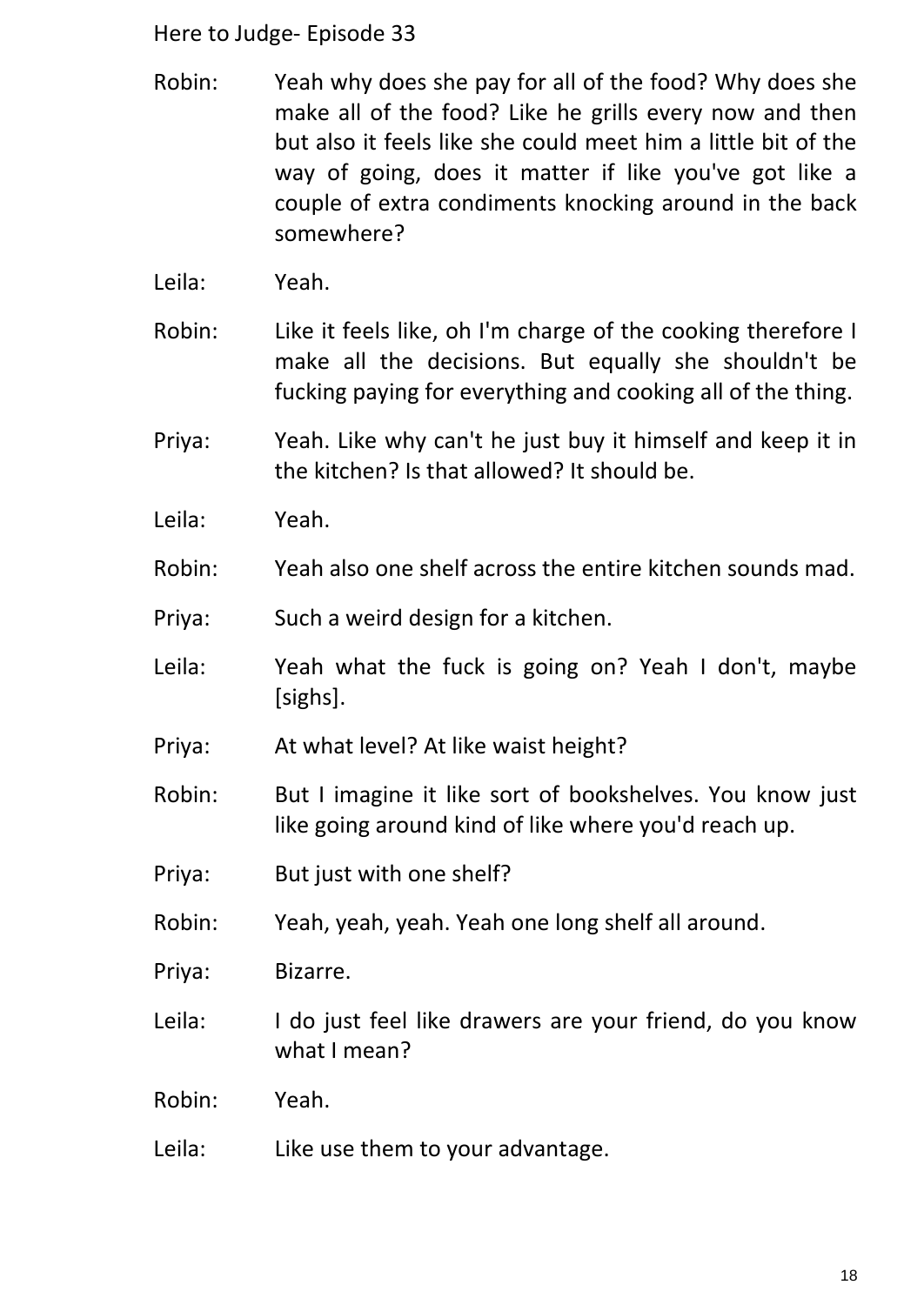- Robin: This feels like a very American, very Midwest I do all the cooking, he grills when it's sunny which is every week, it's like oh god.
- Leila: Yeah.
- Robin: You Texan prick.
- Leila: [Laughs]
- Priya: Ranch dressing is such a strange concept.
- Leila: Yes it is.
- Robin: I'm not sure if I've ever had it.
- Priya: I feel like I have.
- Leila: You will have had it.
- Priya: It tastes like cold.
- Leila: I'll tell you what it is, it's like you know the Domino's dip that you get?
- Priya: Yeah.
- Leila: It's like a mayo-y like garlic-y thing.
- Robin: Oh yeah, is it like the Pizza Express salad sauce type thing?
- Priya: Yeah, yeah.
- Leila: Yes, yeah, yeah, yeah, yeah, yeah.
- Robin: Sure. Because I've never had Salad Cream. I've never had it.
- Priya: It's gross.
- Robin: I don't think I ever will.
- Leila: I absolutely have had Salad Cream but that is a product of my grandmother who has salad cream, 'Leila do you want salad cream on your Findus? On your Findus pancake?'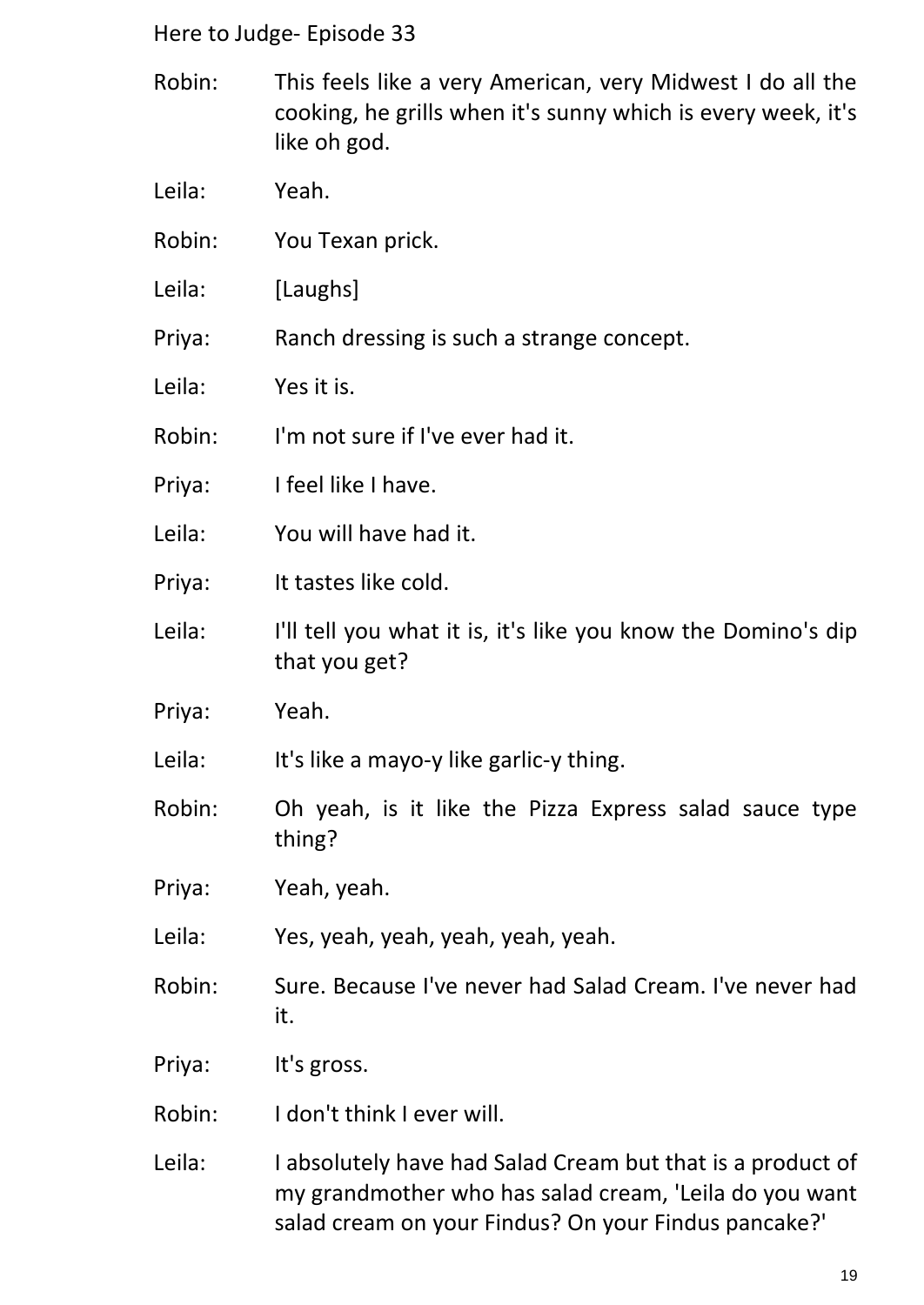- Robin: [Laughs]
- Priya: And like the first cold meal of the year when it's sunny and they give you like cold meat and cold potatoes, you get salad cream with that.
- Robin: Sure.
- Leila: Yeah, yeah, yeah.
- Robin: Sure, sure, sure.
- Priya: The bleakest meal of them all.
- Robin: Yeah [laughs] welcome to summer Priya.
- Priya: Do you want a full plate of radishes? That's what was on offer.
- Robin: [Laughs]
- Priya: No.
- Robin: Love a radish mate, love a radish. Love a radish.
- Priya: Not when you're like five. A radish is pure pain when you're five.
- Robin: My son enjoys radishes but he is going to kill us all.
- Priya: Your son is so fancy.
- Robin: He's so fancy. He's out in his smoking jacket.
- Priya: He likes olives right?
- Robin: Yeah, yeah, yeah.
- Priya: [Laughs]
- Robin: He's there rolling a spliff, it's great.
- Priya: In his smoking jacket [laughs] yes please.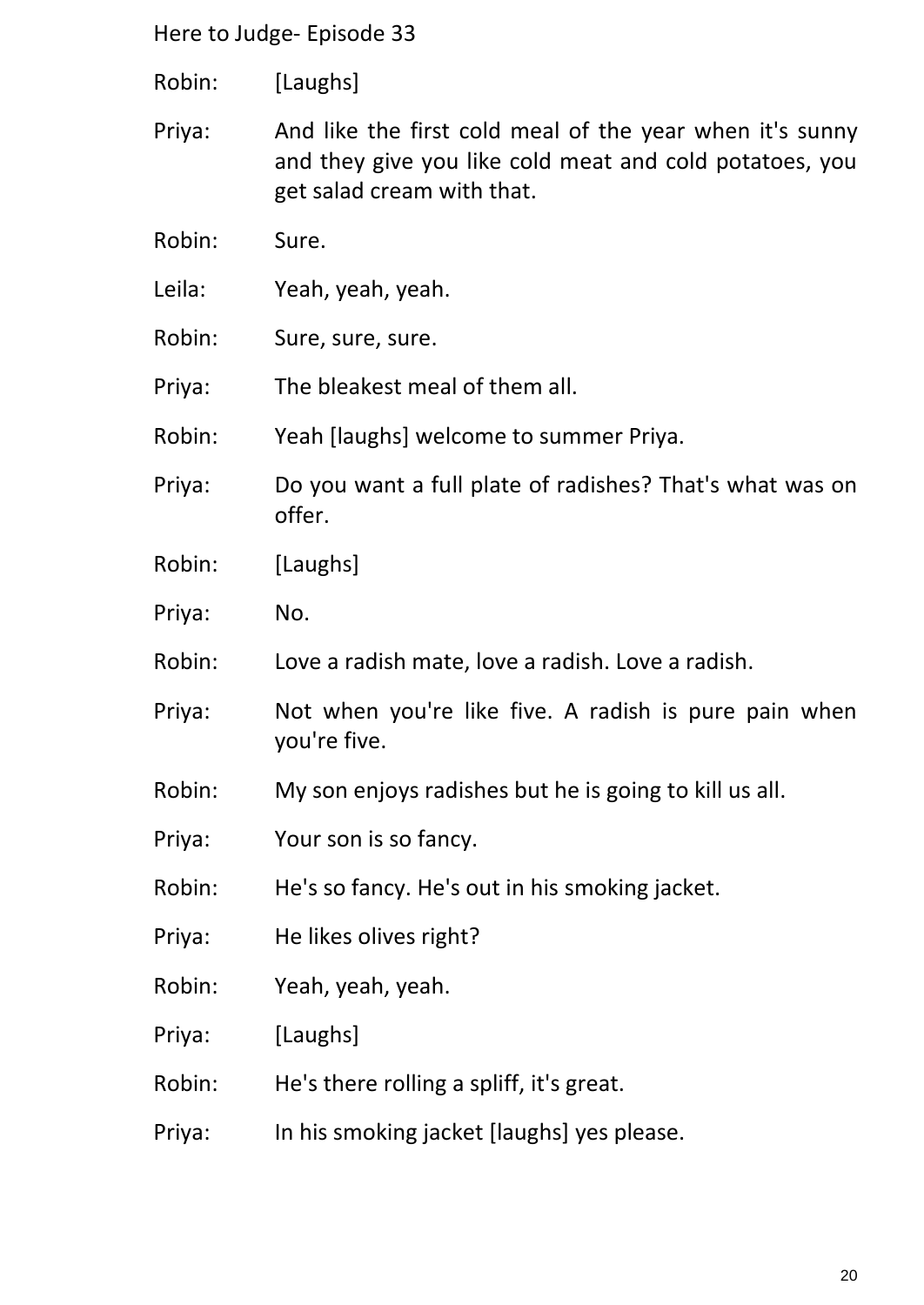- Leila: That is so good. Imagine? I was really disappointed by radishes when I was little because they're pink and so you would think that they're like.
- Robin: They look delicious don't they? And their texture. Imagine if they were sweet? Because imagine that crunch? I guess they're like little disappointing apples aren't they?
- Leila: Yeah.
- Priya: I think they should taste like watermelon.
- Robin: Yes! Surely somebody has done like a sort of a GM thing. You know you can get square watermelons and stuff and how they can sort of manufacture that. Maybe this is where we go with the podcast direction wise. Merch.
- Leila: [Laughs]
- Priya: [Laughs] We genetically engineer radishes that taste like watermelon.
- Robin: Yeah, yeah, yeah, yeah, yeah.
- Priya: As merch sure.
- Robin: Yeah, yeah for the live shows. We'll throw them out, you know.
- Priya: Two incredibly perishable foods.
- Robin: Yeah, yeah, yeah for sure. But you know we'll do one live show and then we'll have in the intervals, get them or we'll throw them at you in the second half.
- Leila: [Laughs]
- Priya: Like we'll have gone off by the second half so we do not want that.
- Robin: Oh yeah they'll be awful and also if we don't then we'll throw butt rags at you. So...it's up to you! It's up to you. I don't think she's the asshole.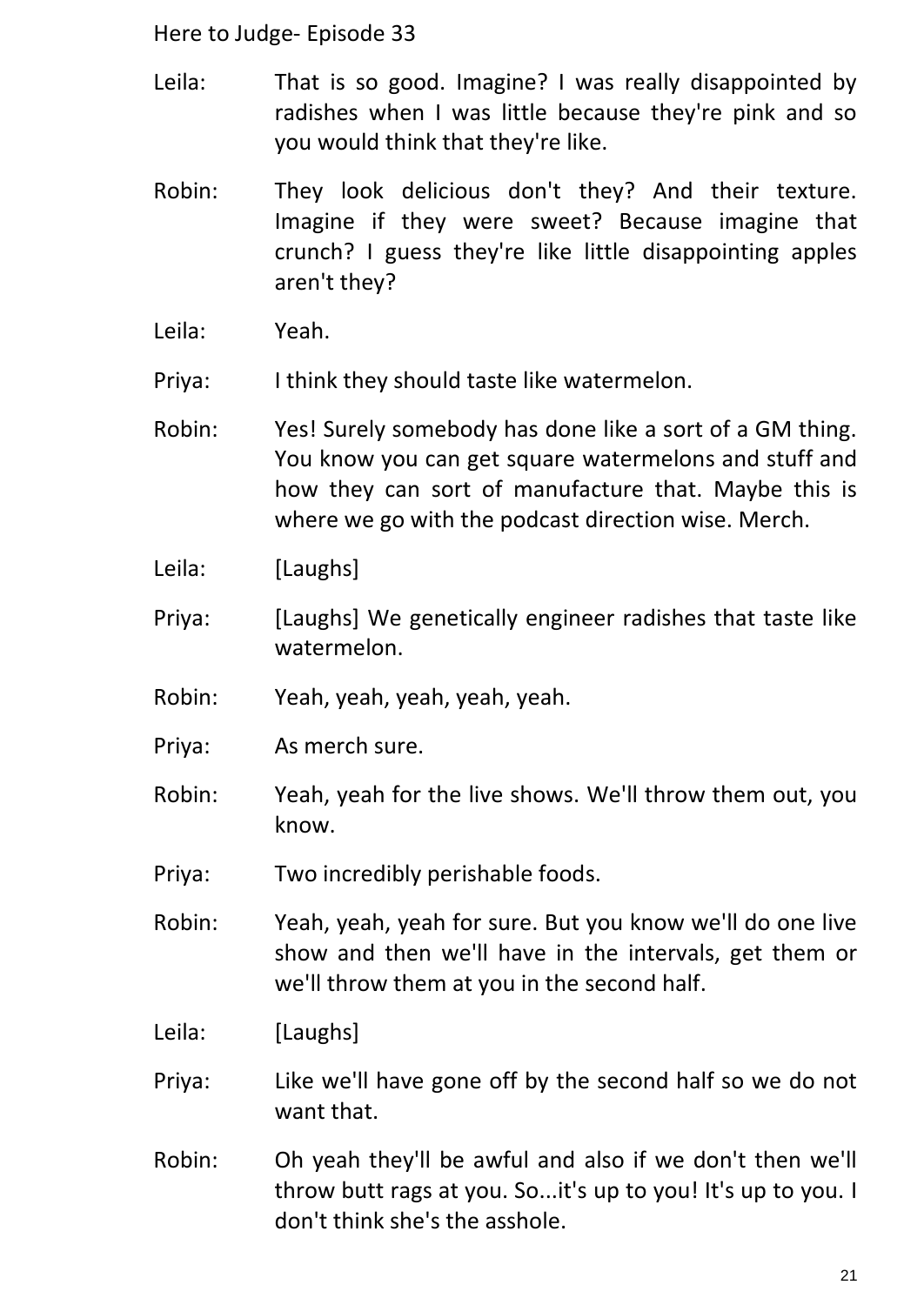Priya: No.

- Robin: Well I think she is a little bit, he's more so. But I just don't think that they're meant to be together.
- Leila: No.
- Priya: They're both shit.
- Robin: It's that very sort of het relationship where it's like do you hate each other? It's like 'Oh her indoors' and it's like 'Oh he does this' and they sort of shag on Valentine's Day and he gets a blowjob on his birthday, it's that kind of shit relationship, you know?
- Leila: When you shag on Valentine's Day.
- Priya: Yeah it's like the only thing keeping them together is their incredibly rigid roles that they've decided to play.
- Robin: Yeah exactly.
- Priya: And hers is control of our one shelf.
- Robin: Yeah and he's got an apron that says 'Grill Master' on it.
- Leila: [Laughs] Yeah.
- Robin: Bleak.
- Priya: Yeah that's the situation for sure. It's just a bit bleak innit?
- Robin: Yeah.
- Leila: Yeah a little bit.
- Robin: I think it's the one shelf thing.

Priya: Yeah that is.

Robin: That's the saddest thing about the entire thing. Like who would be like, the people who had this place didn't like shelves, didn't like cupboards.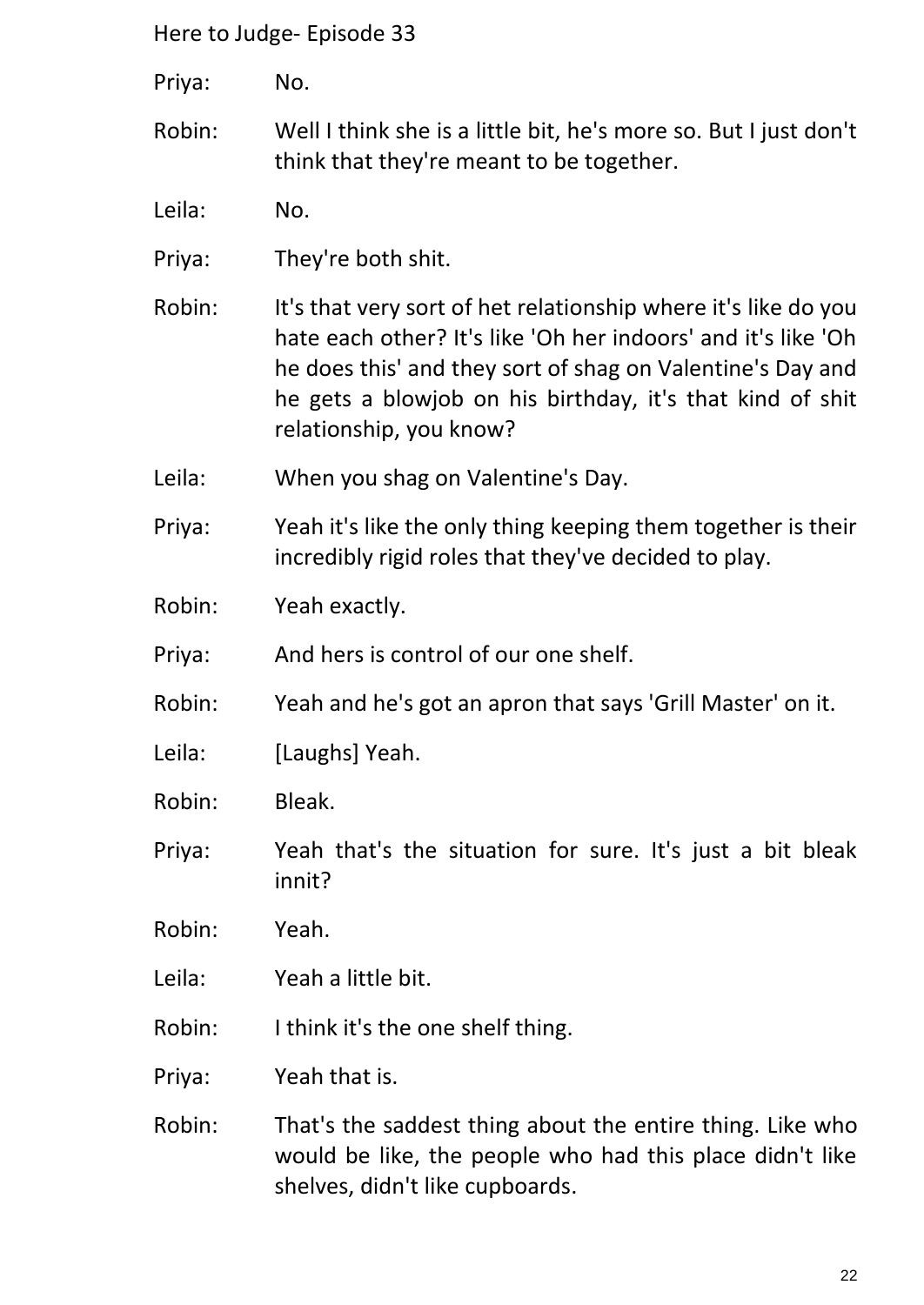Priya: And now they've just stuck with it.

Robin: Yeah. Yeah exactly.

Leila: That's the thing about renting isn't it? Maybe it's rented, are they renting?

- Robin: Oh are they renting it?
- Priya: Oh maybe.

Leila: I mean I just assumed they were renting because I just assume that everyone is renting.

- Priya: Wait they might say.
- Robin: I just think check under the floorboards because these people...
- Priya: 'The owners before us'.
- Robin: Yeah they bought it, fuckin'...
- Leila: Oh my god.
- Robin: ....rip that shit out mate.
- Leila: Just change it then!
- Robin: I'm not a DIY person but I would, if my kitchen just had one long shelf, I would rip that off and I would know how to put cabinets up.
- Leila: Yeah you would wouldn't you? You just would.
- Priya: I'd burn the place to the ground and walk away.
- Robin: [Laughs] You mean grill it?
- Priya: Because you're getting that energy out of the home.
- Robin: You'd grill the place to the ground [laughs].
- Leila: Do you know what I mean? Yeah.
- Robin: Should we just do one for the edit?